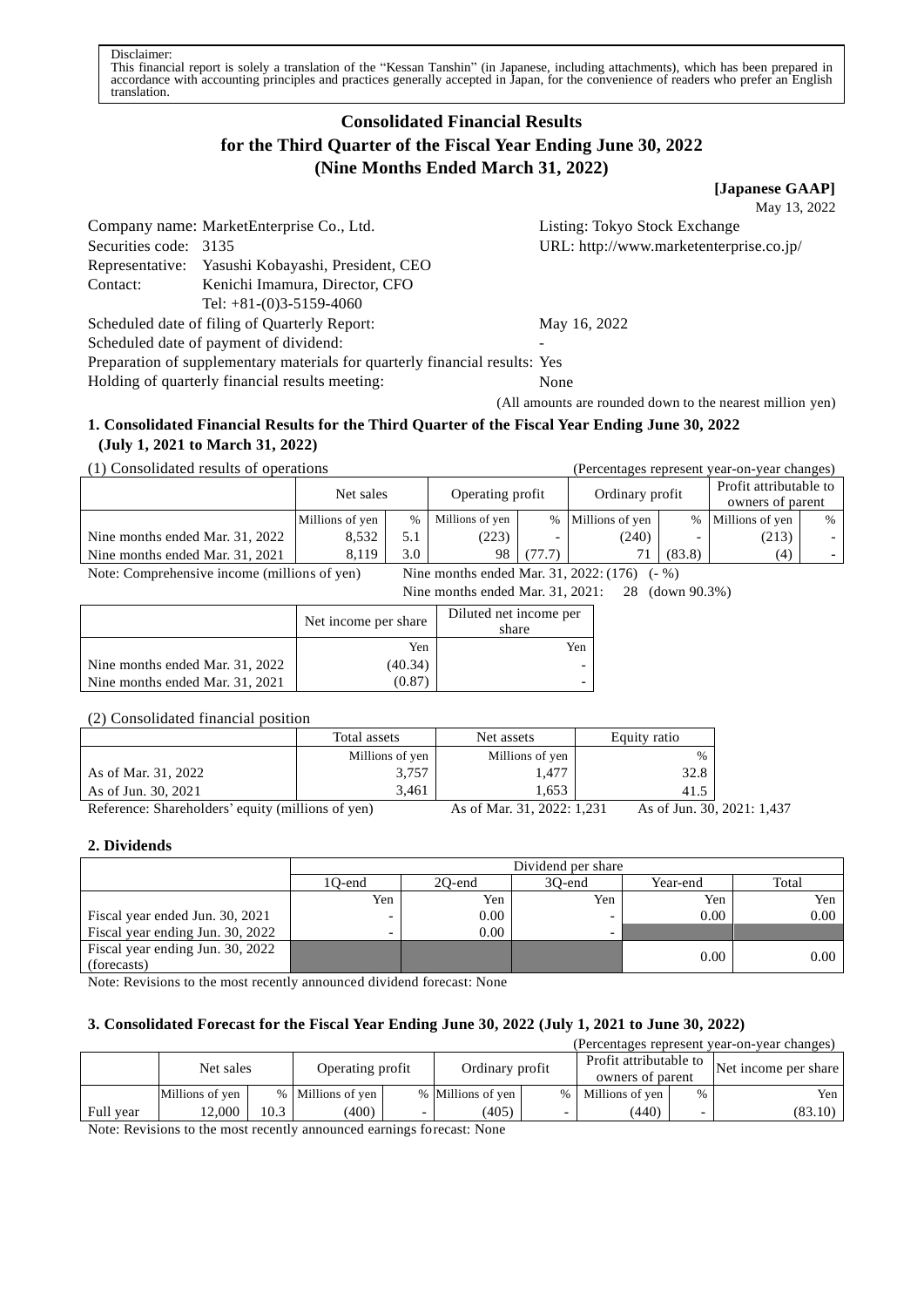#### **\* Notes**

- (1) Changes in significant subsidiaries during the period (changes in scope of consolidation): None Newly added: - Excluded: -
- (2) Application of special accounting methods for presenting quarterly consolidated financial statements: None
- (3) Changes in accounting policies and accounting-based estimates, and restatements
	- 1) Changes in accounting policies due to revisions in accounting standards, others: Yes
	- 2) Changes in accounting policies other than 1) above: None
	- 3) Changes in accounting-based estimates: None
	- 4) Restatements: None
- (4) Number of shares outstanding (common shares)

| 1) Number of shares outstanding as of the end of the period (including treasury shares) |                  |                                  |                  |  |  |  |  |  |
|-----------------------------------------------------------------------------------------|------------------|----------------------------------|------------------|--|--|--|--|--|
| As of Mar. 31, 2022:                                                                    | 5,301,400 shares | As of Jun. 30, 2021:             | 5,295,300 shares |  |  |  |  |  |
| 2) Number of treasury shares as of the end of the period                                |                  |                                  |                  |  |  |  |  |  |
| As of Mar. 31, 2022:                                                                    | 349 shares       | As of Jun. 30, 2021:             | 349 shares       |  |  |  |  |  |
| 3) Average number of shares outstanding during the period                               |                  |                                  |                  |  |  |  |  |  |
| Nine months ended Mar. 31, 2022:                                                        | 5,295,917 shares | Nine months ended Mar. 31, 2021: | 5.249.520 shares |  |  |  |  |  |

\* This summary report is not subject to quarterly review by certified public accountants or auditing firms.

\* Explanation of appropriate use of earnings forecast, and other special items

Cautionary statement with respect to forecasts

Forecasts of future performance in these materials are based on assumptions judged to be valid and information available to MarketEnterprise's management at the time these materials were prepared, but are not promises by MarketEnterprise regarding future performance. Actual results may differ significantly from these forecasts for a number of reasons.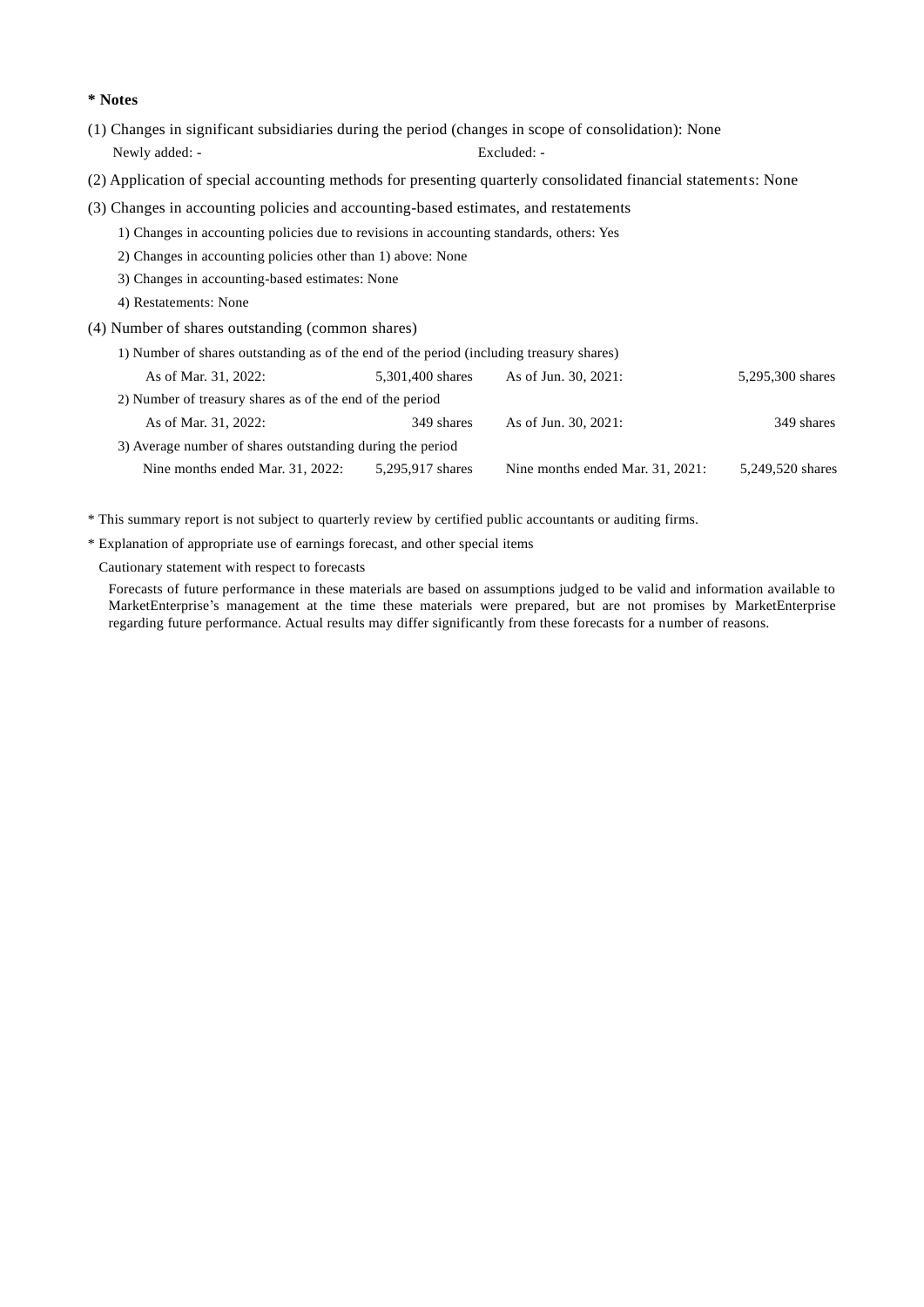# Contents of Attachments

| 1. Qualitative Information on Quarterly Consolidated Financial Performance    | $\overline{2}$ |
|-------------------------------------------------------------------------------|----------------|
| (1) Explanation of Results of Operations                                      | 2              |
| (2) Explanation of Financial Position                                         | 4              |
| (3) Explanation of Consolidated Forecast and Other Forward-looking Statements | 4              |
| 2. Quarterly Consolidated Financial Statements and Notes                      | 5              |
| (1) Quarterly Consolidated Balance Sheet                                      | 5              |
| (2) Quarterly Consolidated Statements of Income and Comprehensive Income      | 6              |
| (3) Notes to Quarterly Consolidated Financial Statements                      | 8              |
| Going Concern Assumption                                                      | 8              |
| Significant Changes in Shareholders' Equity                                   | 8              |
| Changes in Accounting Policies                                                | 8              |
| Segment Information                                                           | 8              |
| Revenue Recognition                                                           | 9              |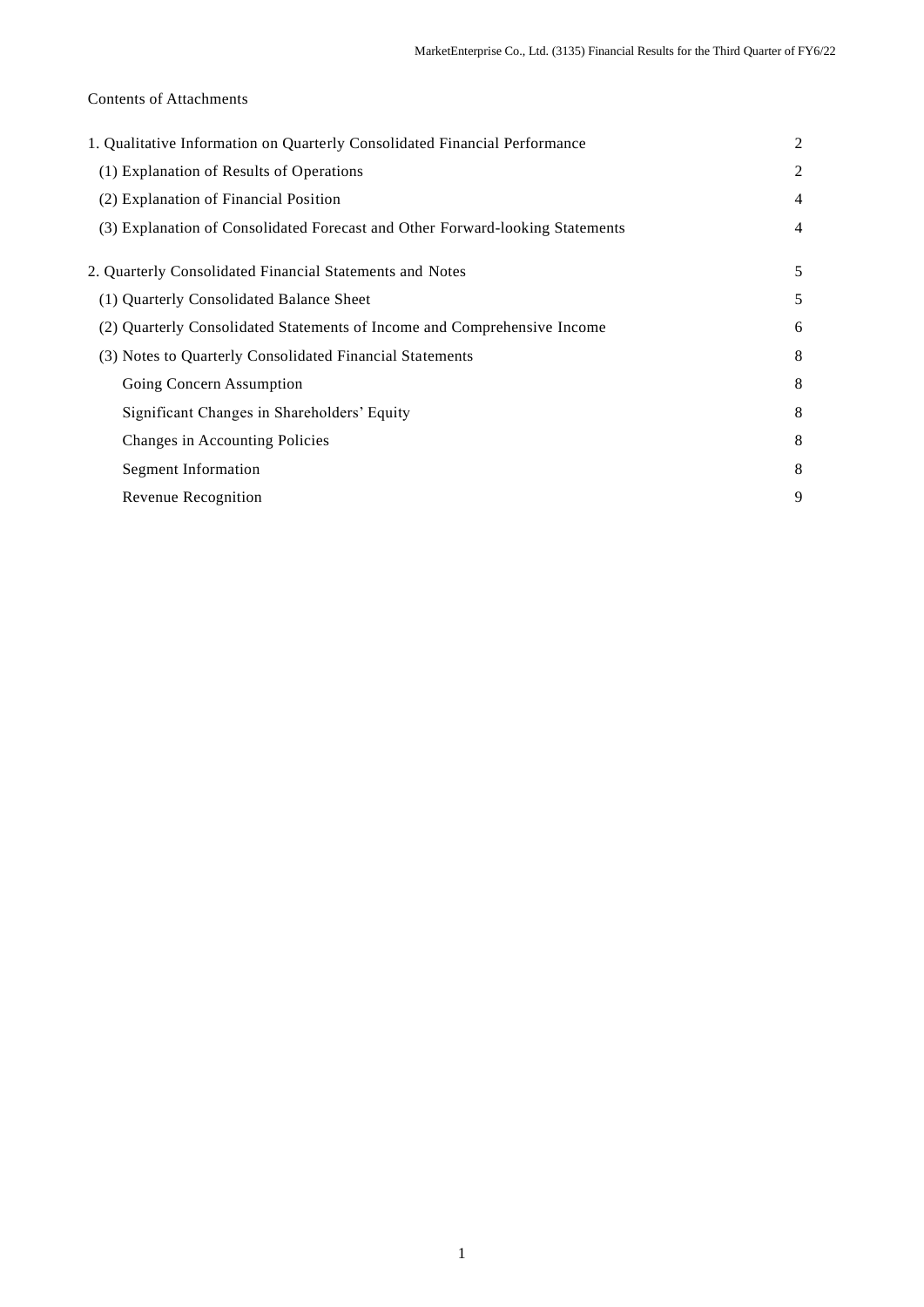#### **1. Qualitative Information on Quarterly Consolidated Financial Performance**

### **(1) Explanation of Results of Operations**

1) First nine months overview of the economy and business environment

In the first nine months of the fiscal year ending on June 30, 2022, the Japanese economy was sluggish because measures to combat the pandemic were in force. Now, we expect economic activities and consumer spending to recover gradually as these restrictions were lifted completely in late March 2022. Nevertheless, the economic outlook remains uncertain due to global political instability caused by Russia's invasion of Ukraine, soaring raw material prices, and the accelerating depreciation of the yen.

Japanese consumers continue to hold down spending and purchase lower-priced items. But emphasis on economizing and seeking low prices is not the only defining characteristic of consumer spending. Purchasing activity by consumers in Japan is becoming more diverse as the range of ways people spend their money expands in order to reflect the different values and preferences of consumers. These trends are most pronounced with regard to purchases made using the internet.

In this social environment, activities of the MarketEnterprise Group are guided by the "optimized trading company" vision that reflects the growing diversity of consumption behavior and the increasing interest in smart consumption and gives everyone the best options for purchasing products and services. Another goal is to use business operations to play a role in the creation of the circular economy, an economic activity aimed at the realization of SDGs, which has become a global trend in recent years.

#### 2) Results of operations for the first nine months

The MarketEnterprise Group's vision is to operate as an "optimized trading company for the creation of a sustainable society." Group companies are dedicated to providing products and services that match the increasingly diverse range of consumption behavior and styles of people and, for some products and services, companies. Activities include use of the internet to give customers a selection of purchasing channels in order to match their needs. On August 13, 2021, we announced a medium-term management plan covering the three-year period ending in June 2024. The goals for the plan's final year are net sales of 20 billion yen and an operating profit of 1.2 billion yen. Numerous initiatives are under way for accomplishing these goals.

In the first nine months, there were many up-front expenditures, primarily involving the second-hand online business, which is the core business of the MarketEnterprise Group, for achieving medium-term growth. Examples include substantial marketing expenditures to increase the number of items submitted for purchasing in the personal second-hand field, new business sites for agricultural equipment operations, and expenditures for recruiting activities and IT systems for building a base to support growth in earnings. In the media business, there were maintenance activities for articles in this business to reflect updated search engine algorithms in order to improve search rankings for highly profitable keywords from the low levels of the previous fiscal year. In the mobile & telecommunications business, a new rate plan was introduced and activities focused on selling new subscriptions of the new WiMAX 5G service in order to build a sound base for generating recurring income for a medium term.

As a result, net sales were 8,532 million yen, 5.1% higher than in the first nine months of the previous fiscal year. Operating loss was 223 million yen, compared with profit of 98 million yen one year earlier, ordinary loss was 240 million yen, compared with profit of 71 million yen one year earlier, and loss attributable to owners of parent was 213 million yen, compared with loss of 4 million yen one year earlier.

#### 3) Overview by Business Segment

Second-Hand Online Business

This business, which is the core business of the MarketEnterprise Group, buys and sells second-hand merchandise by using only the internet and operating no brick-and-mortar stores.

To purchase second-hand merchandise, this business operates the takakuureru.com comprehensive purchasing website for all types of merchandise as well as other purchasing websites for specific categories of merchandise.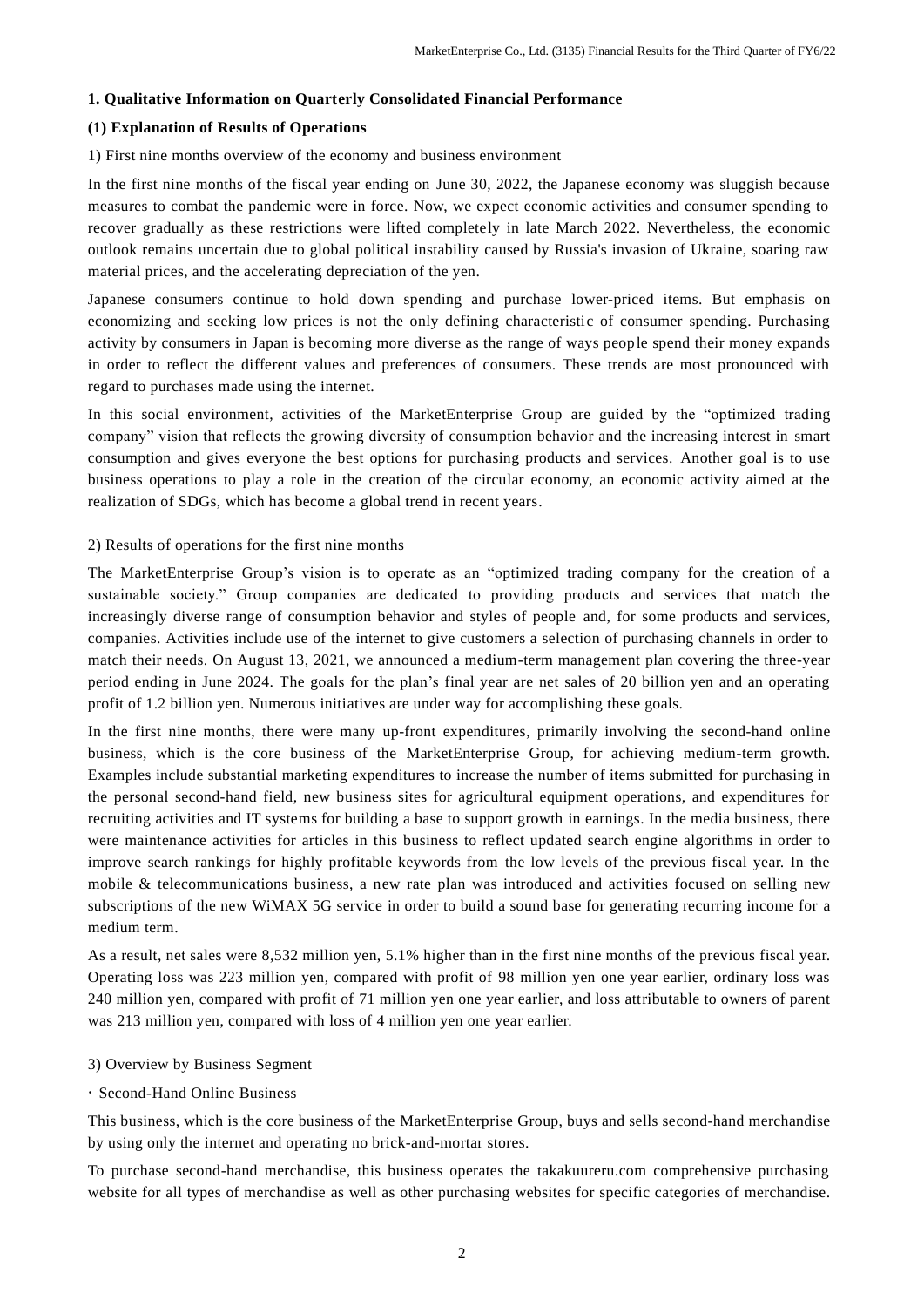Second-hand merchandise is sold using the internet by posting goods simultaneously on many websites, including YAHUOKU!, Rakuten, Amazon, ReRe, our own e-commerce site, and others. The main targets of this business are large or expensive merchandise and merchandise in large quantities. These types of merchandise are not suitable for C2C transactions because of the difficulty of packaging and sending these items. Using the C2B2C structure instead gives people confidence about the quality of merchandise and other aspects of these transactions due to the inclusion of a reputable company as an intermediary. During the past few years, we have used knowledge acquired by operating this business to start a second-hand agricultural equipment business. Activities include up-front investments for the expansion of a base for making the export of this agricultural equipment another profit center. More activities are planned for leveraging synergies with current businesses for the diversification of the business portfolio. There are also numerous initiatives under way for enlarging the base of operations for Oikura, an internet platform that matches sellers of second-hand items, which are ordinary consumers, with buyers, which are second-hand stores throughout Japan.

To accomplish the goals of the medium-term management plan, there were many up-front expenditures during the first nine months. Examples include substantial marketing expenditures to increase the number of items submitted for purchasing, new business sites for agricultural equipment operations and increasing sales in Japan, and expenditures for recruiting activities and IT systems.

As a result, sales decreased 2.1% to 4,731 million yen and segment profit decreased 80.6% to 79 million yen.

On April 1, 2022, MarketEnterprise concluded a business transfer agreement with Farmally, inc. to acquire its second-hand agricultural equipment purchase and sales business. Going forward, we will leverage Farmally's extensive business channels to local companies for purchase and sales activities and speed-up the expansion of our second-hand agricultural equipment activities, which is the core strength of this business.

#### Media Business

The media business uses internet media to distribute useful information concerning purchasing activities to people interested in smart consumption. This business operates eight internet media in five categories.

- $\cdot$  iPhone Kakuyasu SIM Tsushin and SIMCHANGE, which have information about mobile phones and services
- Takakuureru.com Magazine and Oikura Magazine, which have information about selling and disposing items
- Beginners and Outlet Japan, which have information about buying items
- Saiyasu-Syuuri.com, which has information about repairing items
- Used Agricultural Equipment Market UMM, a platform for buying and selling used agricultural equipment

In the first nine months, there were maintenance activities for articles in this business to reflect updated search engine algorithms. Due to this maintenance and other activities, search rankings for highly profitable keywords are recovering and, as a result, there is also a recovery at the core mobile phone and services media in revenue received for directing customers to other media, including in sectors other than telecommunications. At media in sectors other than mobile phones and services, there is also a recovery in the number of page views and revenue for directing customers to other media.

Sales decreased 1.1% to 415 million yen and segment profit increased 18.5% to 239 million yen. Although sales in the cumulative third quarter decreased, sales and earnings in the third quarter (January to March 2022) were higher than in the third quarter of the previous fiscal year, following the second quarter (October to December 2021).

#### Mobile & Telecommunications Business

Consolidated subsidiary MEmobile Co., Ltd. is the primary component of this business. This company provides telecommunication services that are less expensive, simpler and easier to understand. The main service, which uses the Kashimo brand (an abbreviation for the words "smart mobile" in Japanese), is an internet connection service that uses a mobile Wi-Fi router.

In the first nine months, signs of a recovery began to appear concerning the number of customers sent to this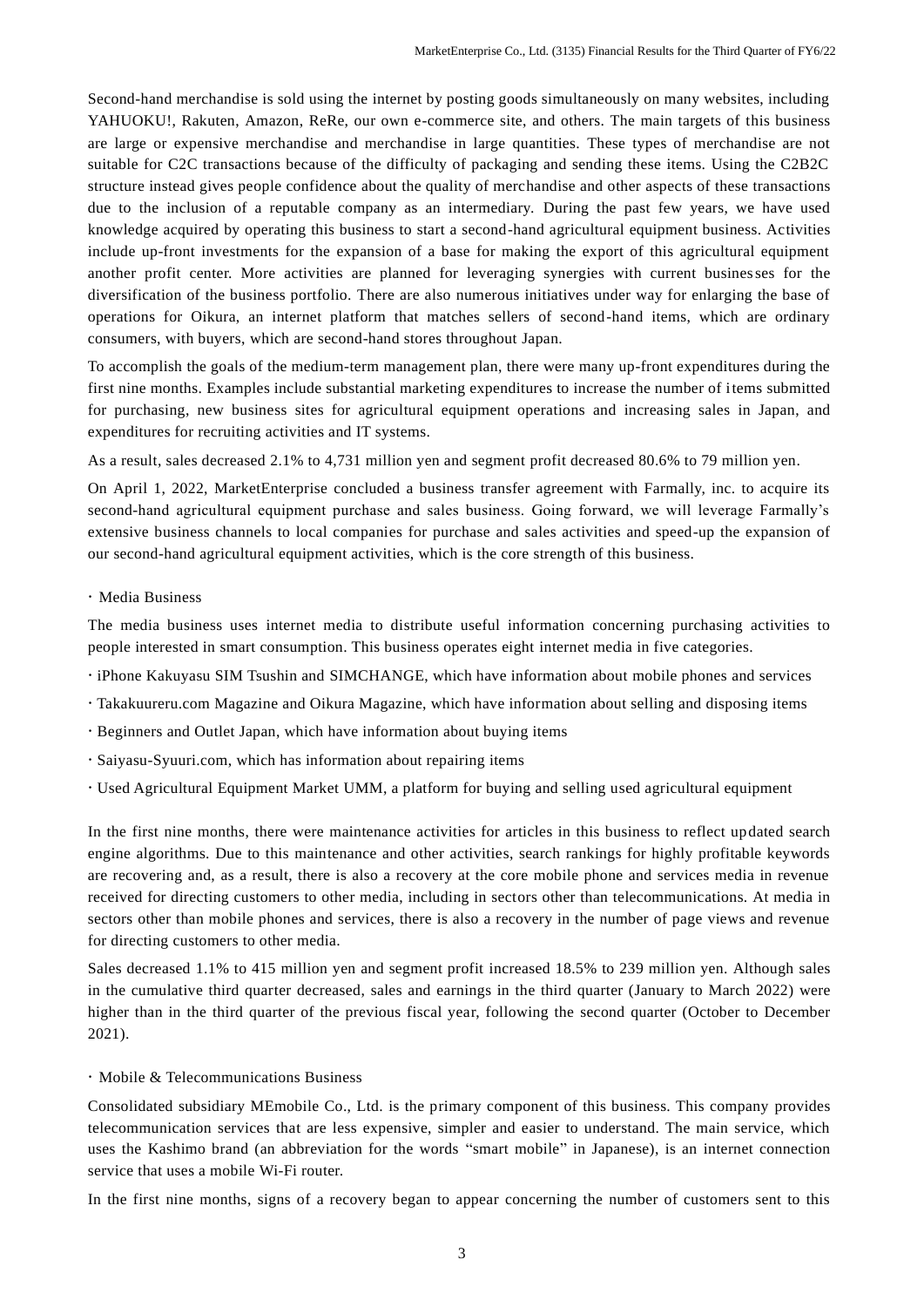business from the mobile phone and services media operated by the media business in the second quarter and afterward. As a result, the number of new subscriptions increased, chiefly for the new WiMAX 5G service. A new rate plan was introduced to build a base for the medium-term generation of recurring income. The new plan temporarily reduces earnings recorded at the time when a new subscription is sold but increases monthly earnings over the entire subscription period. This new rate plan lowered the profitability of this business in the first nine months because the plan spreads earnings over a longer time for each service contract and there was a temporary increase in the cost of acquiring customers for this plan.

As a result, sales increased 17.0% to 3,451 million yen and segment profit decreased 4.6% to 130 million yen.

## **(2) Explanation of Financial Position**

#### 1) Assets

Total assets at the end of third quarter of the current fiscal year increased 295 million yen from the end of the previous fiscal year to 3,757 million yen. This was mainly due to decreases of 330 million yen in cash and deposits, and 51 million yen in goodwill, while there were increases of 375 million yen in accounts receivable-trade, 141 million yen in merchandise and 155 million yen in investments and other assets.

## 2) Liabilities

Total liabilities increased 472 million yen from the end of the previous fiscal year to 2,280 million yen. The main reasons were decreases of 168 million yen in current portion of long-term borrowings and 397 million yen in long-term borrowings, while there were increases of 800 million yen in short-term borrowings, 115 million yen in accounts payable-trade, 66 million yen in accounts payable-other and 34 million yen in income taxes payable.

#### 3) Net assets

Net assets decreased 176 million yen from the end of the previous fiscal year to 1,477 million yen. This was mainly because of loss attributable to owners of parent of 213 million yen.

#### **(3) Explanation of Consolidated Forecast and Other Forward-looking Statements**

Sales and earnings in the first nine months are in line with our business plan. The MarketEnterprise Group maintains its consolidated forecast for the fiscal year ending June 30, 2022 that was announced on August 13, 2021.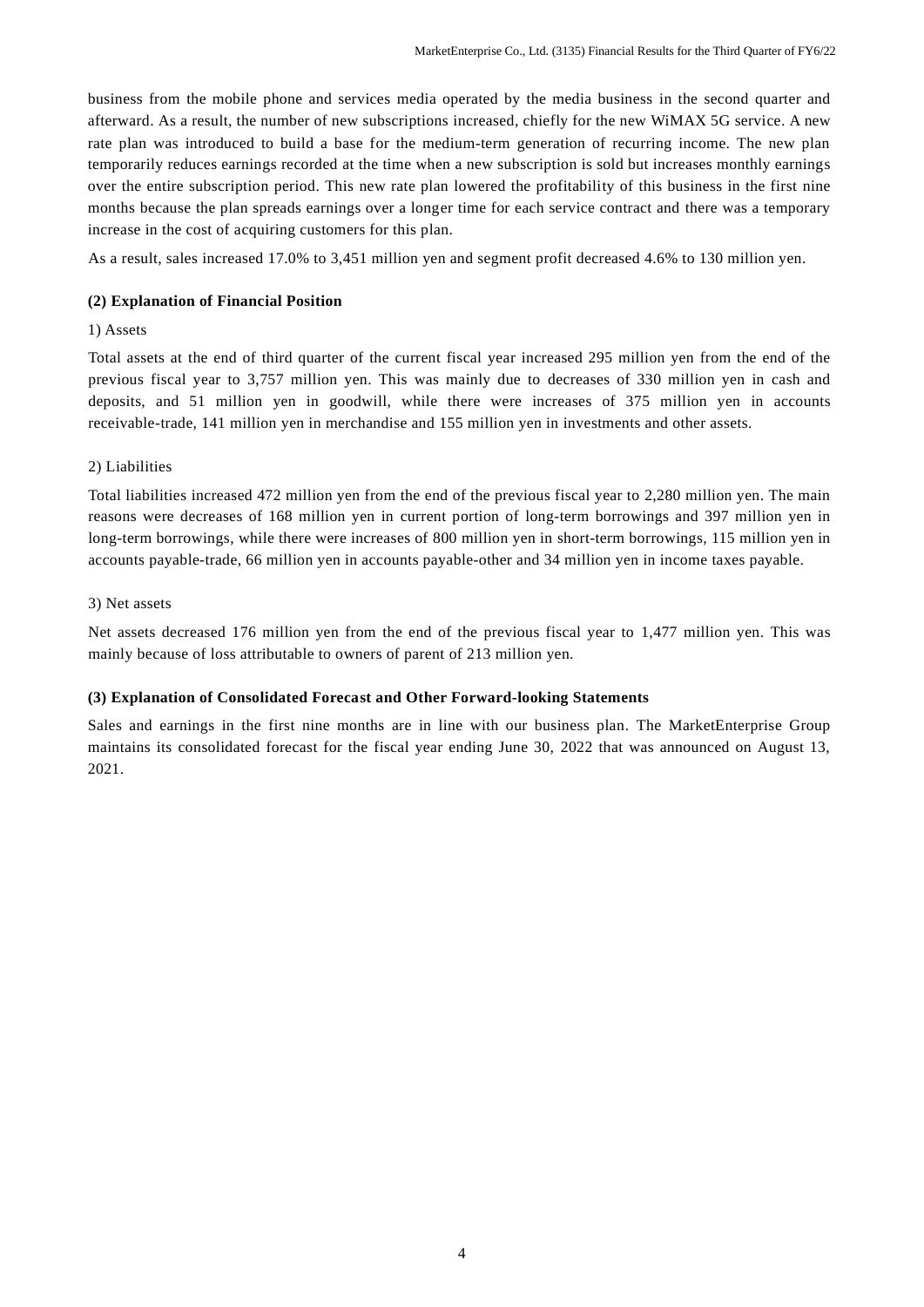# **2. Quarterly Consolidated Financial Statements and Notes**

# **(1) Quarterly Consolidated Balance Sheet**

|                                              |                       | (Thousands of yen)      |
|----------------------------------------------|-----------------------|-------------------------|
|                                              | FY6/21                | Third quarter of FY6/22 |
|                                              | (As of Jun. 30, 2021) | (As of Mar. 31, 2022)   |
| Assets                                       |                       |                         |
| Current assets                               |                       |                         |
| Cash and deposits                            | 1,469,224             | 1,139,130               |
| Accounts receivable-trade                    | 581,128               | 957,058                 |
| Merchandise                                  | 285,310               | 427,145                 |
| Other                                        | 194,996               | 163,055                 |
| Total current assets                         | 2,530,660             | 2,686,389               |
| Non-current assets                           |                       |                         |
| Property, plant and equipment                | 360,264               | 372,792                 |
| Intangible assets                            |                       |                         |
| Goodwill                                     | 211,686               | 159,768                 |
| Other                                        | 24,331                | 48,809                  |
| Total intangible assets                      | 236,017               | 208,577                 |
| Investments and other assets                 | 334,958               | 490,063                 |
| Total non-current assets                     | 931,240               | 1,071,433               |
| Total assets                                 | 3,461,901             | 3,757,823               |
| Liabilities                                  |                       |                         |
| Current liabilities                          |                       |                         |
| Accounts payable-trade                       | 308,176               | 423,868                 |
| Short-term borrowings                        |                       | 800,000                 |
| Current portion of long-term borrowings      | 421,439               | 252,657                 |
| Accounts payable-other                       | 204,531               | 270,788                 |
| Lease obligations                            | 18,608                | 17,117                  |
| Income taxes payable                         | 2,888                 | 36,968                  |
| Provision for bonuses                        |                       | 31,018                  |
| Other                                        | 200,092               | 206,613                 |
| Total current liabilities                    |                       |                         |
|                                              | 1,155,735             | 2,039,032               |
| Non-current liabilities                      |                       |                         |
| Long-term borrowings                         | 605,308               | 207,724                 |
| Lease obligations                            | 29,765                | 17,300                  |
| Other                                        | 17,944                | 16,711                  |
| Total non-current liabilities                | 653,018               | 241,736                 |
| Total liabilities                            | 1,808,753             | 2,280,768               |
| Net assets                                   |                       |                         |
| Shareholders' equity                         |                       |                         |
| Share capital                                | 324,679               | 325,022                 |
| Capital surplus                              | 304,319               | 304,662                 |
| Retained earnings                            | 810,896               | 597,268                 |
| Treasury shares                              | (530)                 | (530)                   |
| Total shareholders' equity                   | 1,439,365             | 1,226,422               |
| Accumulated other comprehensive income       |                       |                         |
| Foreign currency translation adjustment      | (1,764)               | 5,250                   |
| Total accumulated other comprehensive income | (1,764)               | 5,250                   |
| Share acquisition rights                     | 1,063                 | 1,057                   |
| Non-controlling interests                    | 214,482               | 244,324                 |
| Total net assets                             | 1,653,147             | 1,477,054               |
| Total liabilities and net assets             | 3,461,901             | 3,757,823               |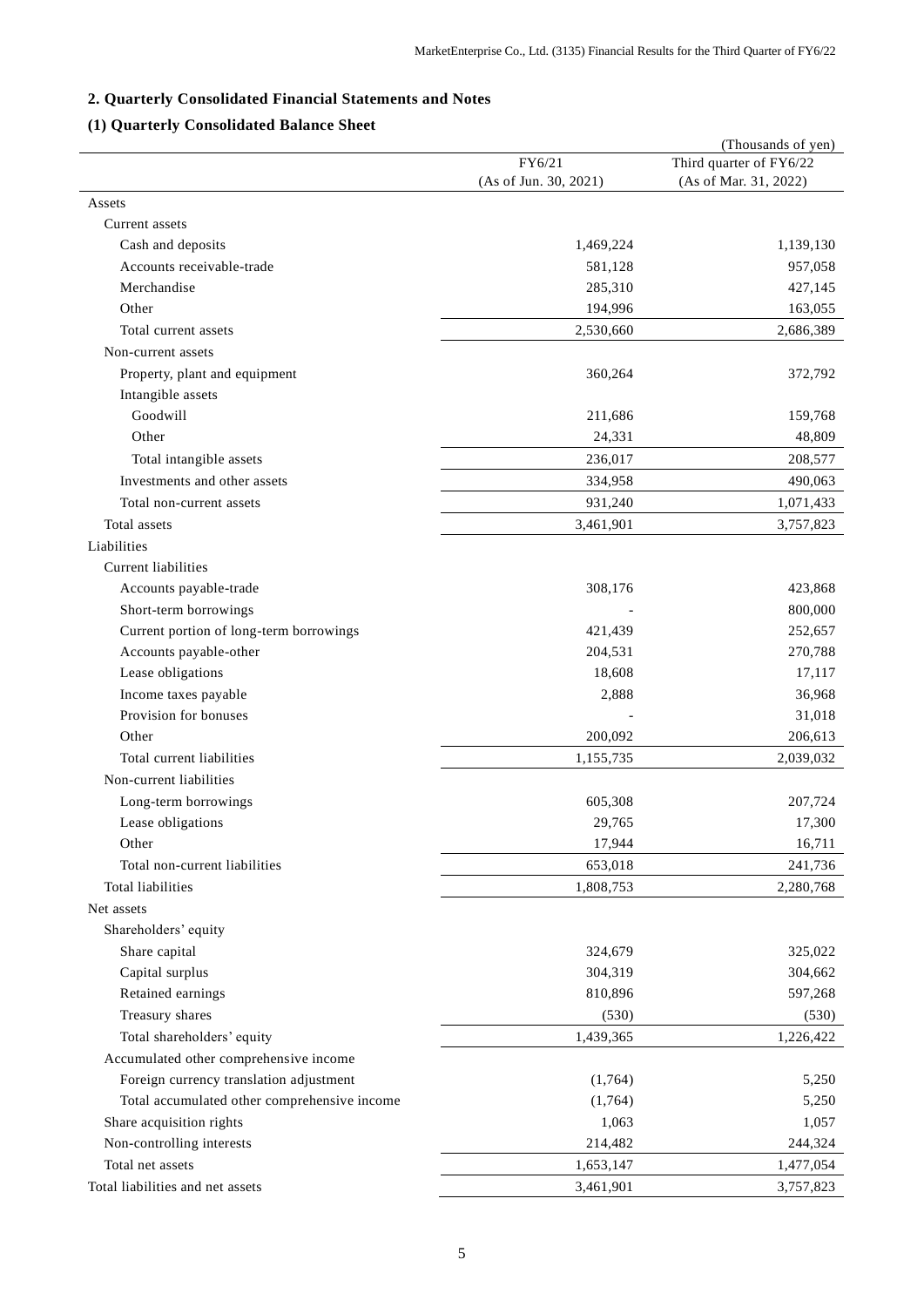# **(2) Quarterly Consolidated Statements of Income and Comprehensive Income**

# **Quarterly Consolidated Statement of Income**

**(For the Nine-month Period)**

|                                                  | (Thousands of yen)               |                                  |  |  |
|--------------------------------------------------|----------------------------------|----------------------------------|--|--|
|                                                  | First nine months of FY6/21      | First nine months of FY6/22      |  |  |
|                                                  | $(Jul. 1, 2020 - Mar. 31, 2021)$ | $(Jul. 1, 2021 - Mar. 31, 2022)$ |  |  |
| Net sales                                        | 8,119,435                        | 8,532,842                        |  |  |
| Cost of sales                                    | 5,196,514                        | 5,501,046                        |  |  |
| Gross profit                                     | 2,922,920                        | 3,031,795                        |  |  |
| Selling, general and administrative expenses     | 2,824,158                        | 3,255,354                        |  |  |
| Operating profit (loss)                          | 98,762                           | (223, 558)                       |  |  |
| Non-operating income                             |                                  |                                  |  |  |
| Guarantee commission received                    | 164                              |                                  |  |  |
| Dividend income of insurance                     | 162                              | 195                              |  |  |
| Commission income                                | 604                              |                                  |  |  |
| Subsidy income                                   |                                  | 4,746                            |  |  |
| Vending machine income                           | 275                              | 416                              |  |  |
| Gain on sales of scraps                          |                                  | 3,105                            |  |  |
| Other                                            | 1,309                            | 1,380                            |  |  |
| Total non-operating income                       | 2,517                            | 9,844                            |  |  |
| Non-operating expenses                           |                                  |                                  |  |  |
| Interest expenses                                | 3,961                            | 4,483                            |  |  |
| Foreign exchange losses                          | 2,520                            | 490                              |  |  |
| Commission expenses                              |                                  | 21,148                           |  |  |
| Listing expenses                                 | 22,685                           |                                  |  |  |
| Other                                            | 468                              | 340                              |  |  |
| Total non-operating expenses                     | 29,636                           | 26,462                           |  |  |
| Ordinary profit (loss)                           | 71,643                           | (240, 176)                       |  |  |
| Extraordinary income                             |                                  |                                  |  |  |
| Gain on sales of non-current assets              | 355                              |                                  |  |  |
| Total extraordinary income                       | 355                              |                                  |  |  |
| <b>Extraordinary losses</b>                      |                                  |                                  |  |  |
| Loss on sale of non-current assets               | 844                              |                                  |  |  |
| Loss on retirement of non-current assets         | 132                              | 7,798                            |  |  |
| Total extraordinary losses                       | 976                              | 7,798                            |  |  |
| Profit (loss) before income taxes                | 71,021                           | (247, 975)                       |  |  |
| Income taxes-current                             | 37,661                           | 52,702                           |  |  |
| Income taxes-deferred                            | 7,079                            | (116,892)                        |  |  |
| Total income taxes                               | 44,741                           | (64, 189)                        |  |  |
| Profit (loss)                                    | 26,280                           | (183, 786)                       |  |  |
| Profit attributable to non-controlling interests | 30,872                           | 29,841                           |  |  |
| Loss attributable to owners of parent            | (4, 592)                         | (213, 627)                       |  |  |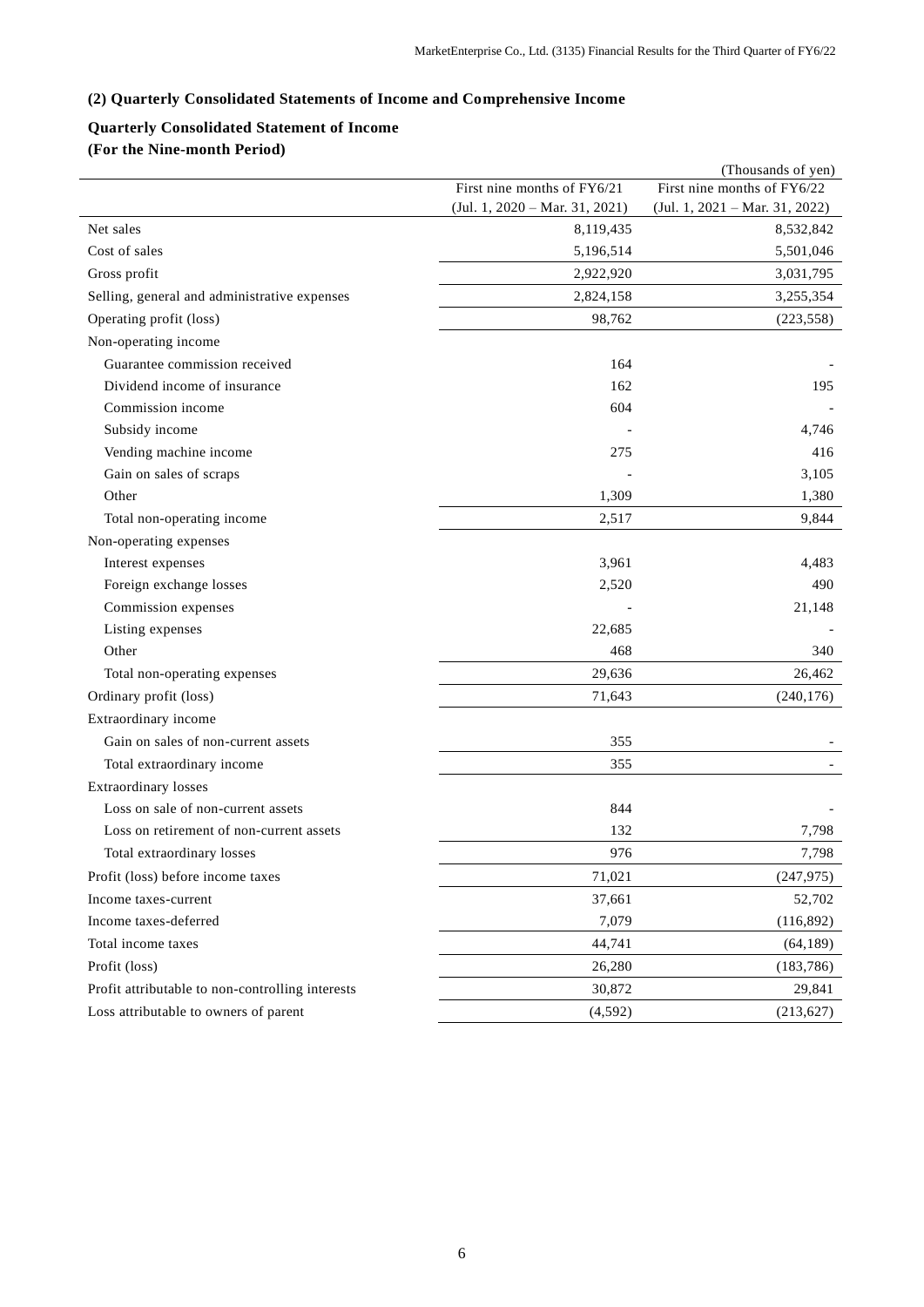# **Quarterly Consolidated Statement of Comprehensive Income**

**(For the Nine-month Period)**

|                                                                   |                                  | (Thousands of yen)               |
|-------------------------------------------------------------------|----------------------------------|----------------------------------|
|                                                                   | First nine months of FY6/21      | First nine months of FY6/22      |
|                                                                   | $(Jul. 1, 2020 - Mar. 31, 2021)$ | $(Jul. 1, 2021 - Mar. 31, 2022)$ |
| Profit (loss)                                                     | 26,280                           | (183, 786)                       |
| Other comprehensive income                                        |                                  |                                  |
| Foreign currency translation adjustment                           | 1.775                            | 7,014                            |
| Total other comprehensive income                                  | 1.775                            | 7,014                            |
| Comprehensive income                                              | 28,055                           | (176, 771)                       |
| Comprehensive income attributable to:                             |                                  |                                  |
| Comprehensive income attributable to owners of parent             | (2,817)                          | (206, 612)                       |
| Comprehensive income attributable to non-controlling<br>interests | 30,872                           | 29,841                           |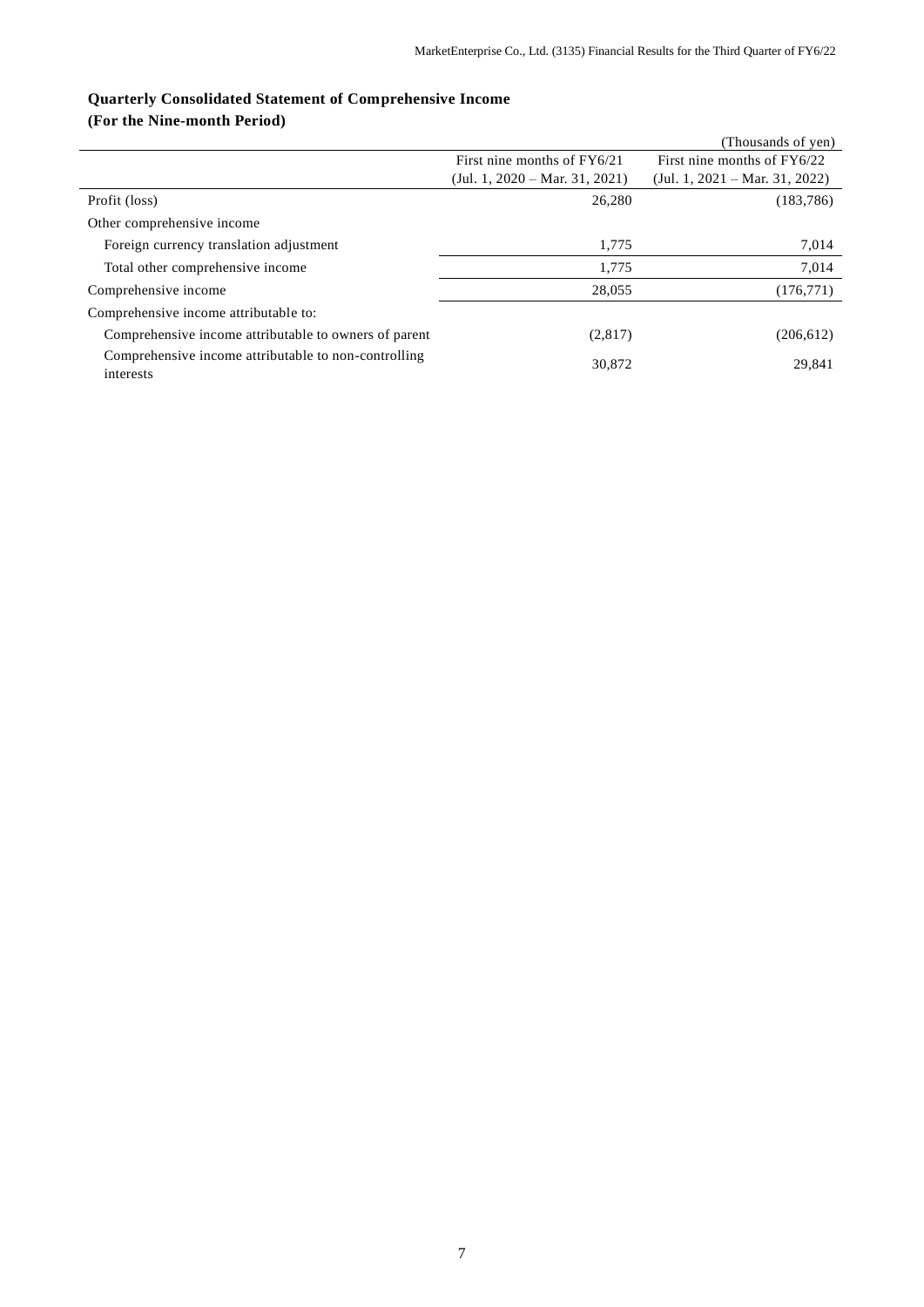$(Thouezada of yon)$ 

## **(3) Notes to Quarterly Consolidated Financial Statements**

## **Going Concern Assumption**

Not applicable.

## **Significant Changes in Shareholders' Equity**

Not applicable.

# **Changes in Accounting Policies**

Application of the Accounting Standard for Revenue Recognition

MarketEnterprise has applied the Accounting Standard for Revenue Recognition (Accounting Standards Board of Japan (ASBJ) Statement No. 29, March 31, 2020) from the beginning of the first quarter of the current fiscal year.

For the application of the Accounting Standard for Revenue Recognition, in accordance with the transitional treatment prescribed in the proviso to paragraph 84 of this standard, there is no effect on retained earnings at the beginning of the first quarter.

There is also no effect of this application on profit.

Furthermore, in accordance with the transitional treatment prescribed in paragraph 28-15 of the Accounting Standard for Quarterly Financial Reporting (ASBJ Statement No. 12, March 31, 2020), MarketEnterprise has not presented information on revenue from contracts with customers broken down for the first nine months of the previous fiscal year.

Application of the Accounting Standard for Fair Value Measurement

MarketEnterprise has applied the Accounting Standard for Fair Value Measurement (ASBJ Statement No. 30, July 4, 2019) from the beginning of the first quarter of the current fiscal year, and has applied the new accounting policies prescribed in the Accounting Standard for Fair Value Measurement prospectively in accordance with the transitional treatment prescribed in paragraph 19 of the Accounting Standard for Fair Value Measurement and paragraph 44-2 of the Accounting Standard for Financial Instruments (ASBJ Statement No. 10, July 4, 2019).

There is no effect of this change on the quarterly consolidated financial statements.

# **Segment Information**

I. First nine months of FY6/21 (Jul. 1, 2020 – Mar. 31, 2021)

1. Information related to net sales and profit or loss for each reportable segment

| Thousands of year.                   |                       |                    |                                     |                  |                        |                                                           |  |  |
|--------------------------------------|-----------------------|--------------------|-------------------------------------|------------------|------------------------|-----------------------------------------------------------|--|--|
|                                      |                       | Reportable segment |                                     | Amounts shown on |                        |                                                           |  |  |
|                                      | Second-hand<br>online | Media              | Mobile &<br>Telecommunica-<br>tions | Total            | Adjustment<br>(Note 1) | quarterly consolidated<br>statement of income<br>(Note 2) |  |  |
| Net sales                            |                       |                    |                                     |                  |                        |                                                           |  |  |
| External sales                       | 4,832,943             | 337,244            | 2,949,246                           | 8,119,435        |                        | 8,119,435                                                 |  |  |
| Inter-segment sales<br>and transfers |                       | 82,876             |                                     | 82,876           | (82, 876)              |                                                           |  |  |
| Total                                | 4,832,943             | 420,121            | 2,949,246                           | 8,202,311        | (82, 876)              | 8,119,435                                                 |  |  |
| Segment profit                       | 412,689               | 201,871            | 136,942                             | 751,503          | (652,741)              | 98,762                                                    |  |  |

Notes: 1. The -652 million yen adjustment to segment profit includes elimination for inter-segment transactions of 45 million yen, and -697 million yen in corporate expenses that cannot be allocated to any of the reportable segments. Corporate expenses mainly consist of general and administrative expenses that are not attributable to any of the reportable segments.

2. Segment profits are adjusted to be consistent with operating profit shown on the quarterly consolidated statement of income.

2. Information related to impairment losses on non-current assets or goodwill, etc. for each reportable segment Not applicable.